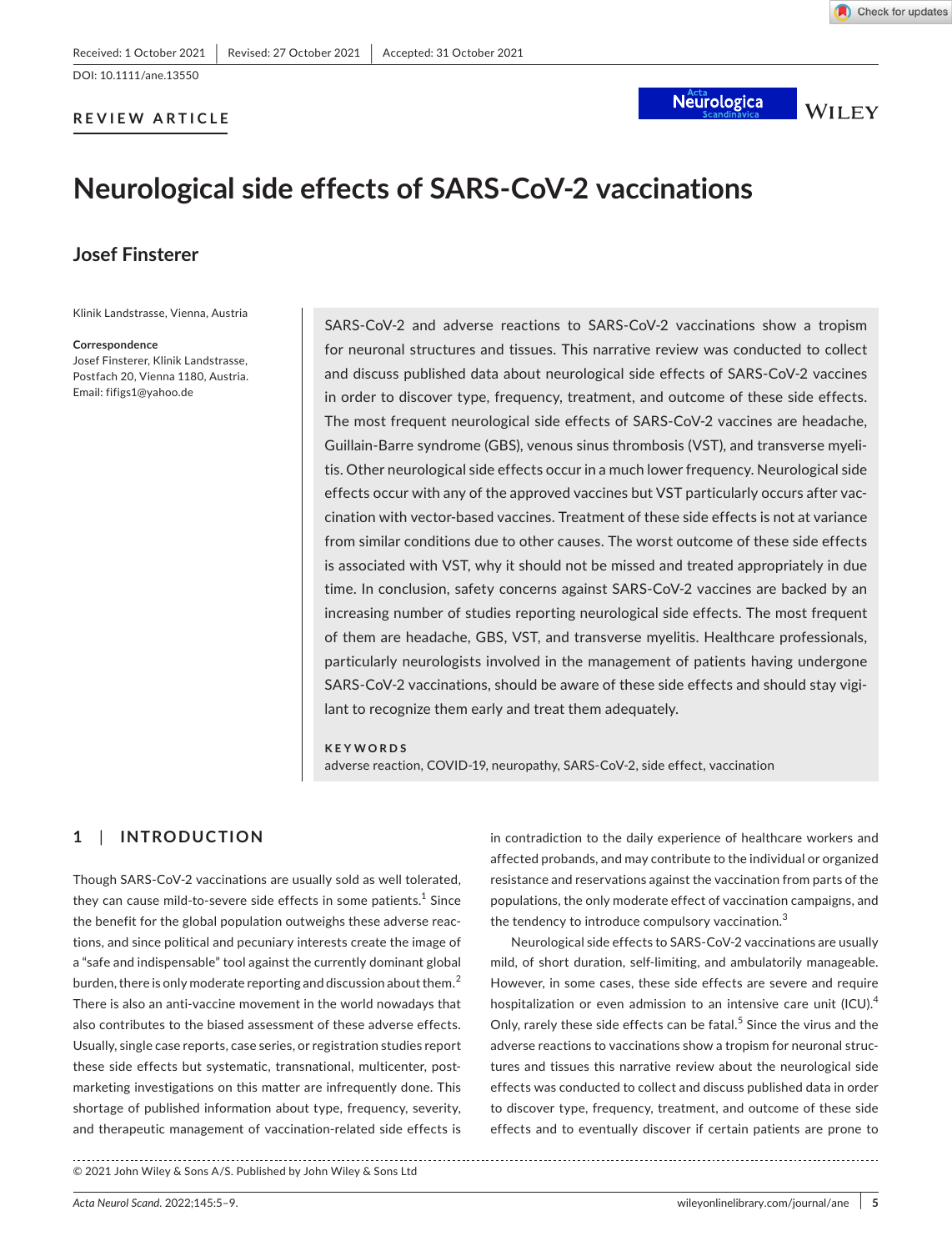**6 <sup>|</sup>**  FINSTERER

experience them, if they can be prevented, and which therapeutic management is the most appropriate.

### **2**  | **METHODS**

A literature search in the databases PubMed and Google Scholar using the search terms "vaccination", "SARS-CoV-2," "anti-covid vaccination," "immunisation" in combination with the terms "side effects," "adverse reactions," "neurological," "brain," and "nerves" was conducted for the period December 2020 to September 2021. Initially detected were 62 titles in PubMed and 4580 in Google Scholar. Most of them were excluded already after having read the title or the abstract. Included were only original articles which convincingly reported a neurological adverse reaction. Excluded were articles which were repetitive and articles in which a causal relation between the vaccination and the complication could not be convincingly established. Additionally, reference lists were checked for further articles meeting the search criteria. All approved vaccines were considered. Lastly, 28 papers were included.

### **3**  | **RESULTS**

Neurological side effects of SARS-CoV-2 vaccines collected from the literature are listed in Table 1. They include headache, Guillain-Barre syndrome (GBS), venous sinus thrombosis (VST), transverse myelitis, facial nerve palsy, small fiber neuropathy, newly developing multiple sclerosis, and some others that have been reported only in a few patients (Table 1). By far the most frequent of the neurological adverse reactions to SARS-CoV-2 vaccinations is headache, followed by GBS, VST, and myelitis (Table 1). Neurological side effects develop after any of the commercially available anti-COVID-19 vaccines but myelitis predominantly after application of the AstraZeneca vaccine (AZV).

In a recent multinational, multicenter observational cohort study by means of a standardized questionnaire, among inhabitants of residential care homes of the elderly and patients from hospitals, 2349 patients reported headache after vaccination with the Pfizer vaccine.<sup>6</sup> Headache started on the average 18 h after the shot and lasted on the average for 14 h. $^6$  In two thirds of these cases, headache manifested with a single episode. In 38% and 32% of the cases, headache occurred in a frontal or temporal distribution, respectively.<sup>6</sup> Headache was characterized as dull in 40%, and intensity was very severe in 8.2%, severe in 32.1%, and moderate in 46.2%.<sup>6</sup> According to one of the registration studies for the AZV, headache was the most frequent neurological complication of SARS-CoV-2 vaccinations without providing an exact figure of the headache frequency.<sup>7</sup> In a study of 1480 healthcare workers from Malta undergoing vaccination with the Pfizer vaccine, 655 probands reported headache after the first or second shot.<sup>8</sup> Several other studies evaluated the frequency of side effects, why the true figure about headache frequency probably exceeds that provided in Table 1.

In a recent review about Guillain-Barre syndrome (GBS) following a SARS-CoV-2 vaccination, 19 cases were collected as per the end of July 2021.<sup>4</sup> Fifteen patients had received the AZV, four patients the Pfizer vaccine, and 2 the Johnson & Johnson vaccine.<sup>4</sup> In six of these patients, respiratory muscles were involved why they required mechanical ventilation. Only in a single patient was complete recovery achieved until the last follow-up under standard GBS therapies.<sup>4</sup> All other patients in whom the outcome was reported achieved only incomplete recovery. One of the 19 patients had a history of a previous GBS from which he had completely recovered.<sup>1</sup> Recently, a further case with post-vaccination GBS after having been vaccinated with the AZV has been reported.<sup>9</sup> This patient remained bedridden by the 4-week follow-up.<sup>9</sup>

Thrombotic events in cerebral veins are another neurological complication of SARS-CoV-2 vaccinations. VST has been most frequently reported after vaccinations with the AZV.<sup>10</sup> In most cases, VST occurred already after the first shot. Patients in whom VST was attributed to immune-mediated thrombocytopenia received IVIGs or steroids in addition to heparin.<sup>10</sup> Notably, sixty-two patients with post-SARS-CoV-2 vaccination VST died.10 In the study with the highest number of patients experiencing a VST after shots with the AZV (*n* = 187), Pfizer (*n* = 25), or Moderna (*n* = 1) vaccine, concomitant thrombocytopenia was found only among those having received the AZV. $11$  Of the 117 patients with a reported outcome, 44 (38%) in the AZV group had died, compared to 20% in the Pfizer/Moderna group.11

The fourth most frequent neurological side effect of SARS-CoV-2 vaccinations is transverse myelitis, which has been reported in 11 patients so far (Table 1). In seven of them, transverse myelitis occurred after application of the AZV (Table 1). In the patient having received the Johnson & Johnson vaccine, transverse myelitis was associated with facial palsy.<sup>12</sup> The patient who developed transverse myelitis after vaccination with the Moderna vaccine, additionally had vitamin-B12 deficiency, which may have contributed to the development of the neurological compromise. $^{13}$ 

Several other neurological abnormalities occurred after SARS-CoV-2 vaccinations, but the number of reported cases was below 5 (Table 1). Facial palsy, for example, was reported in four patients and usually occurred unilaterally but occasionally bilaterally.<sup>14,15</sup> Among the cases so far reported, facial palsy occurred as an isolated condition without being associated with other neurological compromise. We did not include "myalgia" as it is only a symptom and usually the underlying diagnosis is unknown.

### **4**  | **DISCUSSION**

This narrative review shows that the most frequent neurological side effects of SARS-CoV-2 vaccines are headache, GBS, VST, and transverse myelitis. Other neurological side effects occur in a very low frequency as expressed by a number of published cases <5. The worst outcome of these side effects is associated with VST, why it should not be missed and treated appropriately in due time.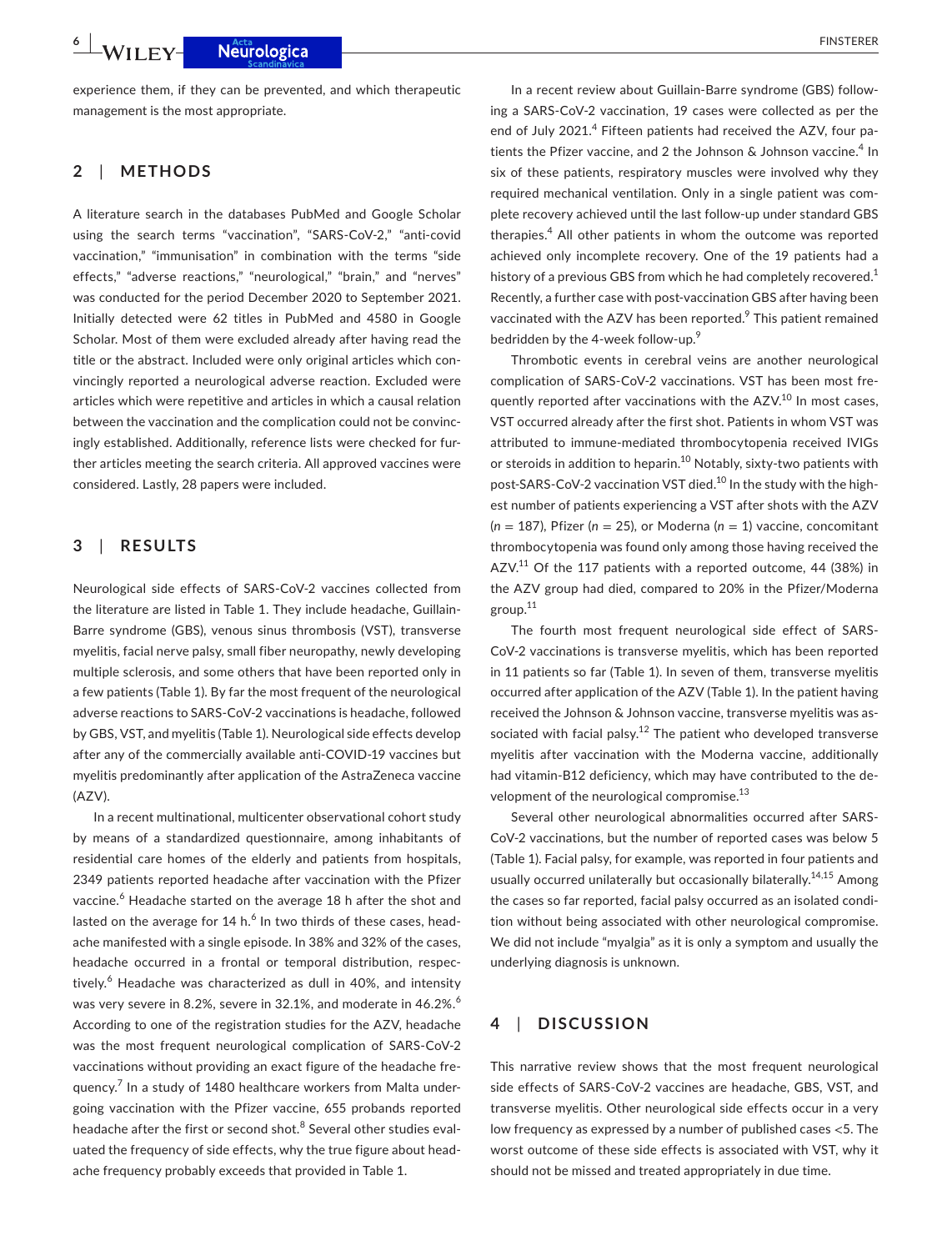| <b>FINSTERER</b>                                                                                |                               |                |                             | Neurologica | 7<br>-WILEY                 |
|-------------------------------------------------------------------------------------------------|-------------------------------|----------------|-----------------------------|-------------|-----------------------------|
| TABLE 1 Neurological side effects of<br>SARS-CoV-2 vaccines as per the end of<br>September 2021 | <b>NAR</b>                    | <b>NOP</b>     | Vaccine type                | Outcome     | Reference                   |
|                                                                                                 | Headache                      | 3051           | AZV, Pfizer                 | <b>CR</b>   | 6,7                         |
|                                                                                                 | <b>GBS</b>                    | 389            | AZV, Pfizer, JJ             | CR, PR      | 4,9                         |
|                                                                                                 | <b>VST</b>                    | 312            | vector-based, AZB, JJ       | nr          | 16,17                       |
|                                                                                                 | Transverse myelitis           | 11             | AZV, Moderna, JJ<br>Sinovac | PR, CR, nr  | 12, 13, 19 - 26             |
|                                                                                                 | Facial nerve palsy            | $\overline{4}$ | AZV, Pfizer                 | CR, PR      | 15,20,27                    |
|                                                                                                 |                               |                | <b>Bharat Biotech</b>       |             | 14                          |
|                                                                                                 | Small fiber<br>neuropathy     | 3              | Moderna, Pfizer             | CRm PR, nr  | 28                          |
|                                                                                                 | Autoimmune<br>encephalitis    | 3              | <b>ATV</b>                  | PR          | 29                          |
|                                                                                                 | <b>RCVS</b>                   | $\overline{2}$ | Moderna                     | CR          | [Personal<br>communication] |
|                                                                                                 | Multiple sclerosis            | $\overline{2}$ | Moderna, Pfizer             | nr          | 30                          |
|                                                                                                 | Neuromyelitis<br>optica       | $\sqrt{2}$     | Pfizer, vector based        | CR          | 30,31                       |
|                                                                                                 | Ischemic stroke               | $\mathbf{1}$   | AZV                         | PR          | 20                          |
|                                                                                                 | <b>ICB</b>                    | $\mathbf{1}$   | Pfizer                      | <b>PR</b>   | 32                          |
|                                                                                                 | Tolosa-Hunt<br>syndrome       | $\mathbf{1}$   | nr                          | PR          | 33                          |
|                                                                                                 | Hypophysitis                  | $\mathbf{1}$   | Moderna                     | <b>CR</b>   | 34                          |
|                                                                                                 | Epilepsy                      | $\mathbf{1}$   | Moderna                     | <b>CR</b>   | 35                          |
|                                                                                                 | Hyperactive<br>encephalopathy | $\mathbf{1}$   | Moderna                     | <b>PR</b>   | 36                          |
|                                                                                                 | <b>ADEM</b>                   | $\mathbf{1}$   | Pfizer                      | <b>PR</b>   | 37                          |

Abbreviations: ADEM, acute disseminated encephalomyelitis; AZV, AstraZeneca vaccine; CR, complete recovery; ICB, intracerebral bleeding; JJ, Johnson & Johnson vaccine; NAR, neurological adverse reaction; nr, not reported; PR, partial recovery; RCVS, reversible cerebral vasoconstriction syndrome; VST, venous sinus thrombosis.

Headache is by far the most frequent neurological side effect of SARS-CoV-2 vaccinations and occurs with any of the approved vaccines. In the majority of cases, headache starts within a few hours after the vaccination and resolves spontaneously within 48 h.<sup>6</sup> However, a subacute type of headache has been delineated which occurs on the average 8 days after the shot and is frequently associated with VST.<sup>16</sup> The cause of headache after SARS-CoV-2 vaccinations remains speculative but generally, it can be tension-type headache due to stress, due to intracerebral bleeding (ICB) or subarachnoid bleeding (SAB), due to vasospasms like in SAB or reversible, cerebral vasoconstriction syndrome (RCVS), or due to VST. As VST is frequently associated with ischemic stroke, ICB, or  $SAB$ ,<sup>17</sup> headache may be multi-causal in patients experiencing VST. Thunderclap headache typically occurs with SAB or RCVS.

The pathophysiological mechanism of GBS post-SARS-CoV-2 vaccination is poorly understood but molecular mimicry is regarded as the most plausible concept. Considering that SARS-CoV-2 vaccines induce immunization against the spike protein and that the SARS-CoV-2 spike protein can bind to sialic acid-containing glycoprotein and gangliosides on cell surfaces, an antibody cross-reaction may be the most likely causal link between GBS and immunization to SARS-CoV-2.9

Venous sinus thrombosis is the third most frequent complication of SARS-CoV-2 vaccinations and explained by hypercoagulability. Hypercoagulability after a SARS-CoV-2 vaccination has been attributed to activation of platelets by the virus or to enhancement of the coagulation system by indirect activation of endothelial cells by SARS-CoV-2, shifting endothelium from an anti-thrombotic to a prothrombotic state, and by direct activation of complement pathways, promoting thrombin generation.18

A limitation of the review is that not all patients experiencing side effect may have been included. Patients with side effects may have been missed simply because the side effects were mild and not worth to be reported. It is also conceivable that not each patient with a presumed side effect was also published, as publishing is time-consuming and increasingly expensive.

In conclusion, this study shows that safety concerns against SARS-CoV-2 vaccines are backed by an increasing number of studies reporting neurological side effects. The most frequent of them are headache, GBS, VST, and transverse myelitis. Healthcare professionals, particularly neurologists, involved in the management of patients having undergone SARS-CoV-2 vaccinations, should be aware of these side effects and should stay vigilant to recognize them early and treat them efficiently.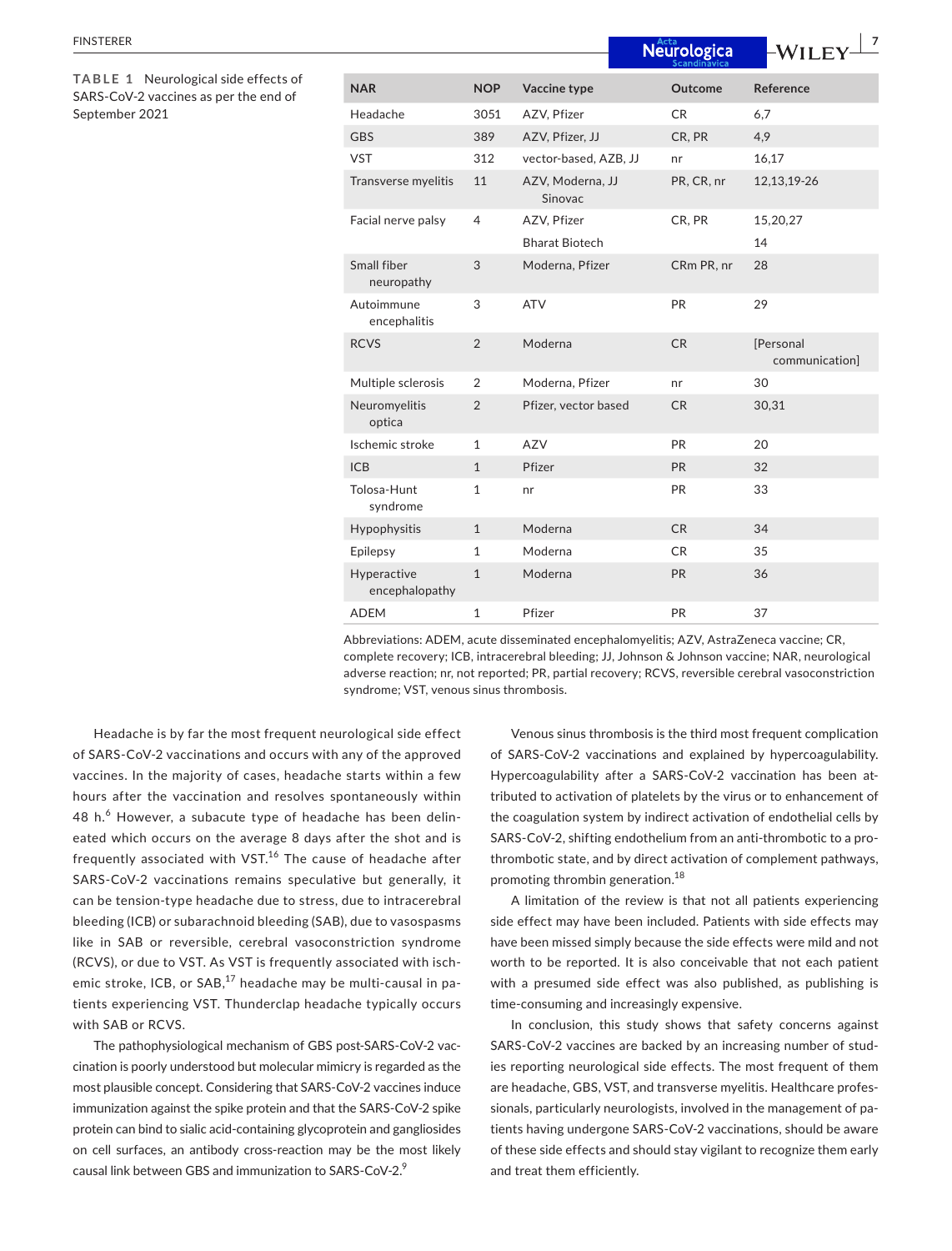### **ACKNOWLEDGMENT**

None.

### **CONFLICT OF INTEREST**

None.

### **AUTHOR CONTRIBUTIONS**

JF: literature search, discussion, first draft, critical comments, and final approval.

### **ETHICAL APPROVAL**

The study was approved by the institutional review board.

### **INFORMED CONSENT**

Informed consent was obtained.

### **PEER REVIEW**

The peer review history for this article is available at [https://publo](https://publons.com/publon/10.1111/ane.13550) [ns.com/publon/10.1111/ane.13550.](https://publons.com/publon/10.1111/ane.13550)

### **DATA AVAILABILITY STATEMENT**

All data used for the review are available from the corresponding author.

### **REFERENCES**

- 1. Finsterer J. Exacerbating Guillain-Barré syndrome eight days after vector-based COVID-19 vaccination. *Case Rep Infect Dis*. 2021;*8*(2021):3619131. doi[:10.1155/2021/3619131](https://doi.org/10.1155/2021/3619131)
- 2. Finsterer J, Scorza FA. SARS-CoV-2 vaccines are not free of neurological side effects. *Acta Neurol Scand*. 2021;*144*(1):109-110. doi:[10.1111/ane.13451](https://doi.org/10.1111/ane.13451)
- 3. Wang MW, Wen W, Wang N, et al. COVID-19 vaccination acceptance among healthcare workers and non-healthcare workers in China: a survey. *Front Public Health*. 2021;*2*(9):709056. doi[:10.3389/](https://doi.org/10.3389/fpubh.2021.709056) [fpubh.2021.709056](https://doi.org/10.3389/fpubh.2021.709056)
- 4. Finsterer J, Scorza FA, Scorca CA. Post SARS-CoV-2 vaccination Guillain-Barre syndrome in 19 patients. *Clinics*. 2021;*76*:e3286. doi:[10.6061/clinics/2021/e3286](https://doi.org/10.6061/clinics/2021/e3286)
- 5. Wiedmann M, Skattør T, Stray-Pedersen A, et al. Vaccine induced immune thrombotic thrombocytopenia causing a severe form of cerebral venous thrombosis with high fatality rate: a case series. *Front Neurol*. 2021;*30*(12):721146. doi[:10.3389/](https://doi.org/10.3389/fneur.2021.721146) [fneur.2021.721146](https://doi.org/10.3389/fneur.2021.721146)
- 6. Göbel CH, Heinze A, Karstedt S, et al. Clinical characteristics of headache after vaccination against COVID-19 (coronavirus SARS-CoV-2) with the BNT162b2 mRNA vaccine: a multicentre observational cohort study. *Brain Commun*. 2021;*3*(3):fcab169. doi[:10.1093/](https://doi.org/10.1093/braincomms/fcab169) [braincomms/fcab169](https://doi.org/10.1093/braincomms/fcab169)
- 7. Ramasamy MN, Minassian AM, Ewer KJ, et al. Safety and immunogenicity of ChAdOx1 nCoV-19 vaccine administered in a prime-boost regimen in young and old adults (COV002): a single-blind, randomised, controlled, phase 2/3 trial. *Lancet*. 2021;*396*(10267):1979-1993. doi[:10.1016/S0140-6736\(20\)32466](https://doi.org/10.1016/S0140-6736(20)32466-1) [-1](https://doi.org/10.1016/S0140-6736(20)32466-1)
- 8. Cuschieri S, Borg M, Agius S, Souness J, Brincat A, Grech V. Adverse reactions to Pfizer-BioNTech vaccination of healthcare workers at Malta's state hospital. *Int J Clin Pract*. 2021;*75*(10):e14605. doi:[10.1111/ijcp.14605](https://doi.org/10.1111/ijcp.14605)
- 9. Introna A, Caputo F, Santoro C, et al. Guillain-Barré syndrome after AstraZeneca COVID-19-vaccination: a causal or casual association? *Clin Neurol Neurosurg*. 2021;*208*:106887. doi[:10.1016/j.cline](https://doi.org/10.1016/j.clineuro.2021.106887) [uro.2021.106887](https://doi.org/10.1016/j.clineuro.2021.106887)
- 10. Aladdin Y, Algahtani H, Shirah B. Vaccine-induced immune thrombotic thrombocytopenia with disseminated intravascular coagulation and death following the ChAdOx1 nCoV-19 vaccine. *J Stroke Cerebrovasc Dis*. 2021;*30*:105938.
- 11. Krzywicka K, Heldner MR, van Sánchez Kammen M, et al. Post-SARS-CoV-2-vaccination cerebral venous sinus thrombosis: an analysis of cases notified to the European Medicines Agency. *Eur J Neurol*. 2021;*28*(11):3656-3662. doi[:10.1111/ene.15029](https://doi.org/10.1111/ene.15029)
- 12. Tahir N, Koorapati G, Prasad S, et al. SARS-CoV-2 vaccinationinduced transverse myelitis. *Cureus*. 2021;*13*(7):e16624. doi[:10.7759/cureus.16624](https://doi.org/10.7759/cureus.16624)
- 13. Gao JJ, Tseng HP, Lin CL, Shiu JS, Lee MH, Liu CH. Acute transverse myelitis following COVID-19 vaccination. *Vaccines*. 2021;*9*(9):1008. doi[:10.3390/vaccines9091008](https://doi.org/10.3390/vaccines9091008)
- 14. Ercoli T, Lutzoni L, Orofino G, Muroni A, Defazio G. Functional neurological disorder after COVID-19 vaccination. *Neurol Sci*. 2021;*42*(10):3989-3990. doi[:10.1007/s10072-021-05504-8](https://doi.org/10.1007/s10072-021-05504-8)
- 15. Burrows A, Bartholomew T, Rudd J, Walker D. Sequential contralateral facial nerve palsies following COVID-19 vaccination first and second doses. *BMJ Case Rep*. 2021;*14*(7):e243829. doi:[10.1136/](https://doi.org/10.1136/bcr-2021-243829) [bcr-2021-243829](https://doi.org/10.1136/bcr-2021-243829)
- 16. García-Azorín D, Do TP, Gantenbein AR, et al. Delayed headache after COVID-19 vaccination: a red flag for vaccine induced cerebral venous thrombosis. *J Headache Pain*. 2021;*22*(1):108. doi:[10.1186/](https://doi.org/10.1186/s10194-021-01324-5) [s10194-021-01324-5](https://doi.org/10.1186/s10194-021-01324-5)
- 17. Sharifian-Dorche M, Bahmanyar M, Sharifian-Dorche A, Mohammadi P, Nomovi M, Mowla A. Vaccine-induced immune thrombotic thrombocytopenia and cerebral venous sinus thrombosis post COVID-19 vaccination; a systematic review. *J Neurol Sci*. 2021;*428*:117607. doi:[10.1016/j.jns.2021.117607](https://doi.org/10.1016/j.jns.2021.117607)
- 18. Steadman E, Fandaros M, Yin W. SARS-CoV-2 and plasma hypercoagulability. *Cell Mol Bioeng*. 2021;*28*:1-10. doi[:10.1007/s12195-021-](https://doi.org/10.1007/s12195-021-00685-w) [00685-w](https://doi.org/10.1007/s12195-021-00685-w)
- 19. Notghi AA, Atley J, Silva M. Lessons of the month 1: longitudinal extensive transverse myelitis following AstraZeneca COVID-19 vaccination. *Clin Med*. 2021;*21*(5):e535-e538. doi[:10.7861/clinm](https://doi.org/10.7861/clinmed.2021-0470) [ed.2021-0470](https://doi.org/10.7861/clinmed.2021-0470)
- 20. Corrêa DG, Cañete LAQ, Dos Santos GAC, et al. Neurological symptoms and neuroimaging alterations related with COVID-19 vaccine: cause or coincidence? *Clin Imaging*. 2021;*7*(80):348-352. doi[:10.1016/j.clinimag.2021.08.021](https://doi.org/10.1016/j.clinimag.2021.08.021)
- 21. Román GC, Gracia F, Torres A, Palacios A, Gracia K, Harris D. Acute Transverse Myelitis (ATM): clinical review of 43 patients with COVID-19-associated ATM and 3 post-vaccination ATM serious adverse events with the ChAdOx1 nCoV-19 vaccine (AZD1222). *Front Immunol*. 2021;*26*(12):653786. doi[:10.3389/](https://doi.org/10.3389/fimmu.2021.653786) [fimmu.2021.653786](https://doi.org/10.3389/fimmu.2021.653786)
- 22. Voysey M, Clemens SAC, Madhi SA, et al. Safety and efficacy of the ChAdOx1 nCoV-19 vaccine (AZD1222) against SARS-CoV-2: an interim analysis of four randomised controlled trials in Brazil, South Africa, and the UK. *Lancet*. 2021;*397*(10269):99-111. doi:[10.1016/](https://doi.org/10.1016/S0140-6736(20)32661-1) [S0140-6736\(20\)32661-1](https://doi.org/10.1016/S0140-6736(20)32661-1)
- 23. Khan E, Shrestha AK, Colantonio MA, Liberio RN, Sriwastava S. Acute transverse myelitis following SARS-CoV-2 vaccination: a case report and review of literature. *J Neurol*. 2021;*5*:1-12. doi[:10.1007/](https://doi.org/10.1007/s00415-021-10785-2) [s00415-021-10785-2](https://doi.org/10.1007/s00415-021-10785-2)
- 24. Vegezzi E, Ravaglia S, Buongarzone G, et al. Acute myelitis and ChAdOx1 nCoV-19 vaccine: casual or causal association? *J Neuroimmunol*. 2021;*359*:577686. doi:[10.1016/j.jneur](https://doi.org/10.1016/j.jneuroim.2021.577686) [oim.2021.577686](https://doi.org/10.1016/j.jneuroim.2021.577686).